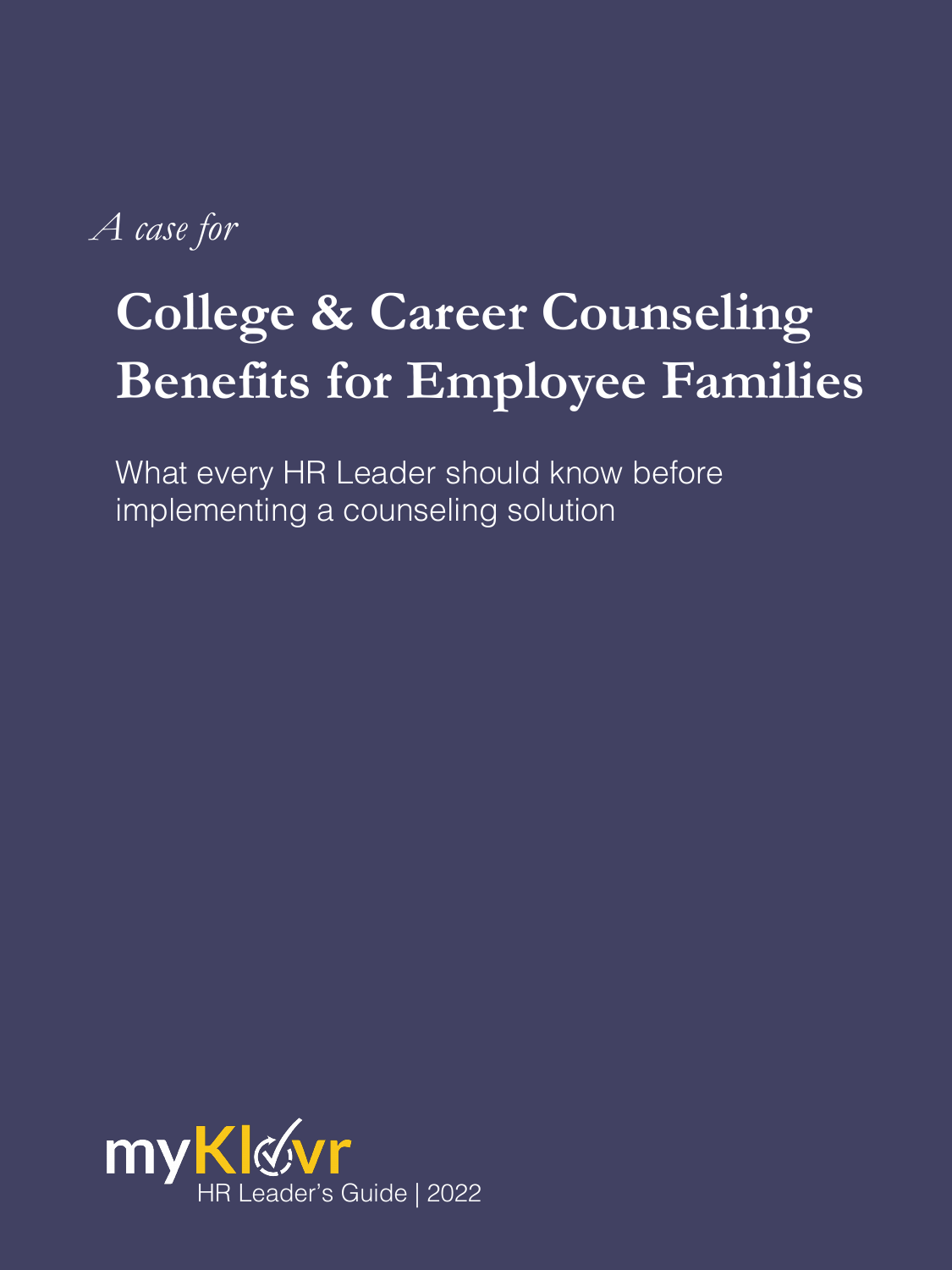### HR Leader's Guide

### p. 3………...*The State of* College & Career Counseling

p. 4………..*The Case for Investing in* College & Career Preparation Benefits for Employee Families

p. 5………..*How to Communicate the Business Value of*  College & Career Preparation Benefits

p. 7……......*What to Consider in Your* College & Career Counseling Solution

p. 8………...*Supporting Your Employees With* Meaningful College & Career Counseling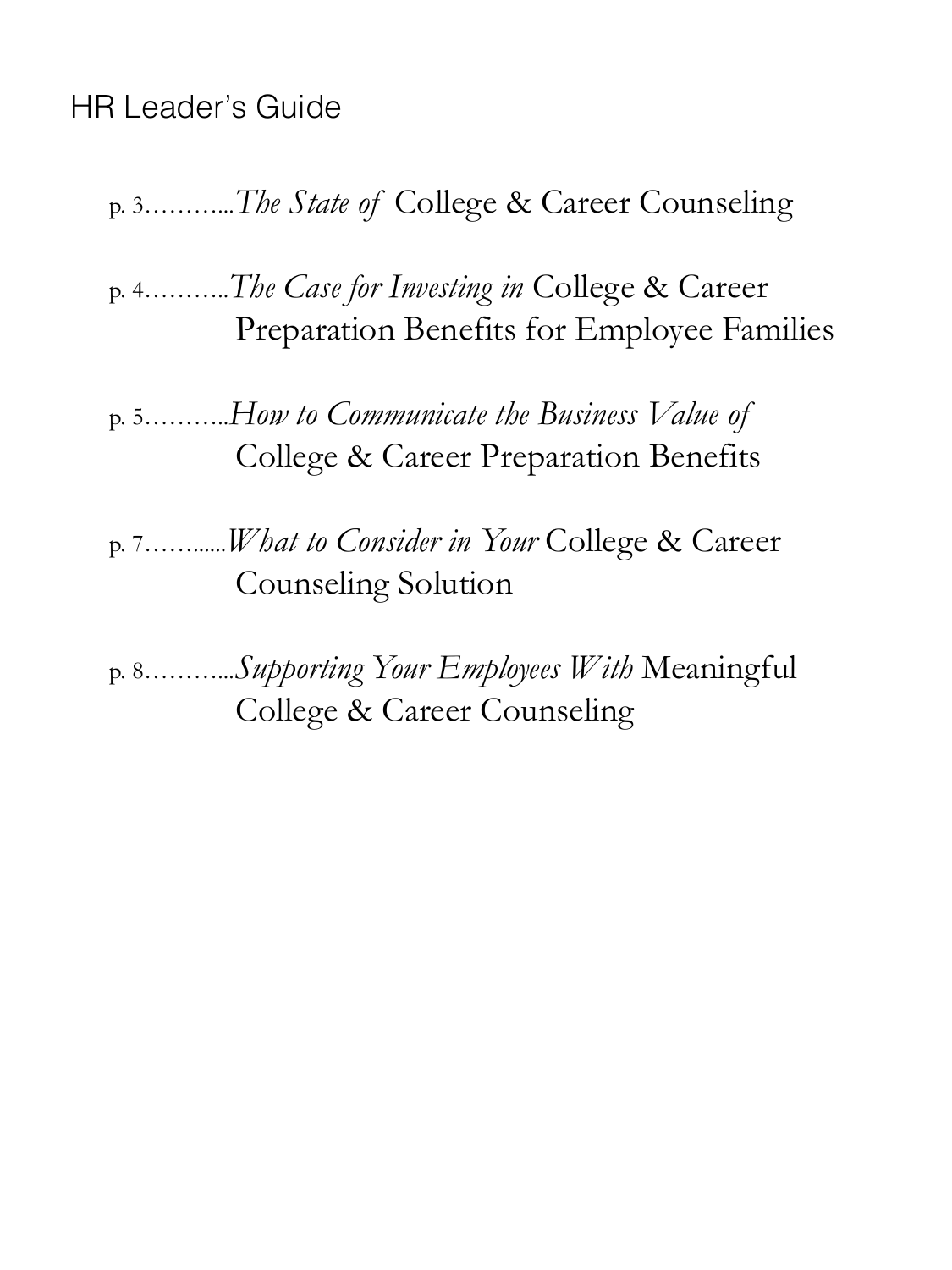## *The State of* College & Career Counseling

Today's adolescents face an everchanging and difficult world. Young people struggle to form their identities, establish their place in the world, and build the foundation of academic, career, personal & financial decisions necessary for life.

For a vast majority of American adolescents, school counselors serve as the primary resource helping develop career and education plans. And while the Covid 19 pandemic has clearly exacerbated this problem, the deeper truth is that for the 90% of teens who attend public high school, the counselor system has been in deep crisis for some time.

- **Over 70% of US public high schools don't have a college counselor.1**
- **Schools average a counselor to student ratio of 1:450. This jumps to well over 1:1,000 in schools serving predominantly low income and minority students.2**
- **Counselors spend an average of just 38 minutes per student a year on college advising.3**
- **For the 40% of students who are not on a college track, counselors spend less than 5% of their time on occupational, job placement and career & technical education.1**

As a result, every year millions of qualified students miss out on college and career opportunities because their schools lack resources to adequately advise and support them. This can be especially true for first-generation college families sending someone to school for the first time who may lack the generational knowledge and resources 'around the dinner table'.

Far too many families end up *overpaying* for college because they lack guidance and information to make their decision. Using price as a proxy for quality and amassing student debt instead of concentrating on the best fit for their student's future. Similarly, the earlier students receive guidance, the more opportunity they have to qualify for scholarships, financial aid, and other assistance.

Non-college track students end up wasting valuable time and effort after graduation because they lack direction, inventory of their skills, and knowledge of their options.

This harsh reality disproportionally impacts low-income students, serving to perpetuate social inequality and compound the issues over generations.

<sup>1</sup> Education Week, 2018 "College Advising Is in Short Supply in U.S. High Schools, Study Finds"

<sup>&</sup>lt;sup>2</sup> National Association of College Admission Counseling, 2020 "State-by-State Student-to-Counselor Ratio Report"

<sup>&</sup>lt;sup>3</sup> National Association of College Admission Counseling, 2020 "Counseling and College Counseling in America's High Schools"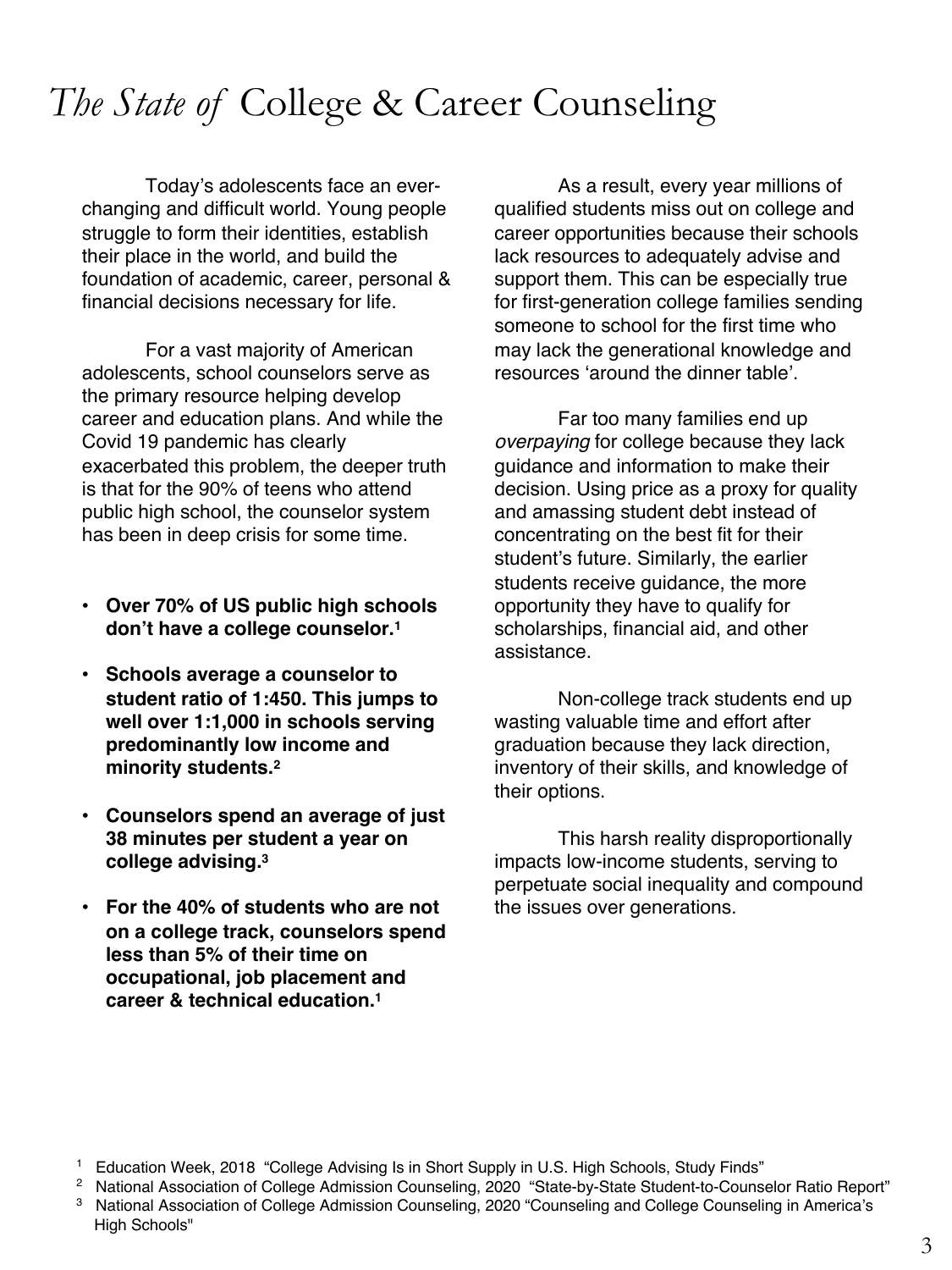## *The Case for Investing in* College & Career Preparation Benefits for Employee Families

Employees are overwhelmed. Covid-19, economic, social & political concerns have many on the verge of burnout – struggling to balance the stress of home and work responsibilities and consumed by the fear of the impact our current climate has on those they love.

The risk of not investing in the personal and financial wellbeing of your employees and their families is greater than ever. Families up and down the socioeconomic spectrum know that college or vocational training has the highest impact on future financial stability and growth. It's a high-stakes, overwhelming phase of life.

Allocating the resources to college & career preparation must come with some promise of return on that investment. And in this case, that return is often the ability to either reduce or altogether avoid common business operation costs resulting from overtaxed and uncaredfor employees.

#### **Reduce employee stress:**

- 92% of employees consider helping their children plan for college or a career to be a source of significant stress<sup>4</sup>
- 1 in 2 parents want to be "very involved in their child's college admission process because they "don't think the school will do enough" <sup>4</sup>
- 84% of employees use time at work to help their children plan for college or start a career <sup>4</sup>



#### **Support financial wellness & combat parental student debt:**

- Student borrowing is decreasing but *parent borrowing for children is increasing* – fueled by change in rules and aggressive marketing by lenders
- In 2020, 1 out of every 4 federal student loan dollars went to parents<sup>5</sup>
- 40% of student loan payers are helping someone else pay<sup>6</sup>
- 1 in 10 parents are in default 2 years after the student graduates<sup>7</sup>
- 80% of these parent borrowers came from low-income households7
- 90% of undergraduate private loans were cosigned by someone else during the 2020-21 academic year7

<sup>4</sup> MyKlovr Employee Attitudes Survey 2021

<sup>5</sup> Newsweek, 2022 "Parent Loans 'Fraught With Peril' As Default Rates Hit 20, 30 Percent at Many Colleges"

<sup>6</sup> NPR 2020 "A Family Affair: Others Often Chip In To Help Pay Off Student Loans"

<sup>7</sup> Institute for College Access & Success report "Student Debt and the class of 2020"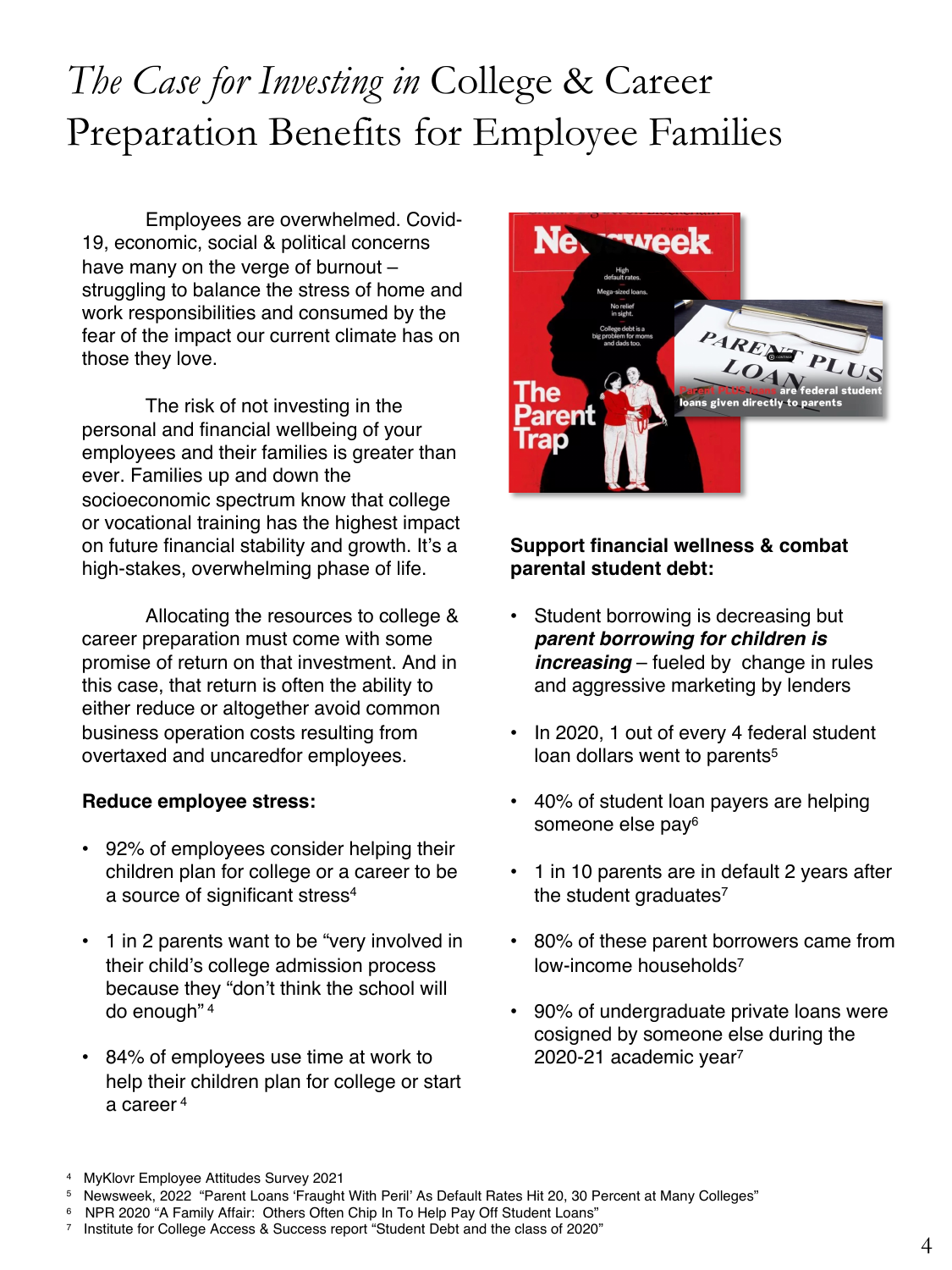#### **Attract and retain top talent:**

- 1 in 3 employees selected college & career planning assistance as the single most compelling employee benefit among options that included additional guidance on retirement, health care and student debt<sup>4</sup>
- **Recruit** 72% of employees say their choice to take a job would be affected by employer willingness to offer family college & career counseling benefits. 4
- **Retain** 70% of employees say they would be more likely to stay with their current employer due to receiving family college & career counseling benefits. 4
- **Recommend** 74% of employees say they would be more likely to recommend their current employer to a friend due to receiving family college & career benefits.4

#### **Reduce Absenteeism**

Financial and family worries are consuming more and more American workers. Loss of productivity from stress-related absenteeism costs employers \$255.8 billion every year, or \$1,685 per employee.

• Employees experiencing stress show a 114% increase in absenteeism.

#### **Reduce Presenteeism:**

Not only are workers missing full days due to spillover stress from home, but they're also missing meetings, struggling to collaborate with colleagues and are less productive during their workday.

• 10-20 hours of lost productivity per employee / per month by employees who are dealing with spillover stress from home.

### *How to Communicate the Business Value of*  College & Career Preparation Benefits

Several people in your organization may be convinced of the necessity to invest in college & career preparation for employee families, but the case still needs to be made to managers or your CFO.

Here are some common questions from stakeholders and how to help them understand the business value of college and career preparation for employee families.

#### **Question: Only a portion of our employees have high school age children. What about the rest?**

Around 15-20% of a given employee population usually has high school age children. While many counseling solutions support only employee children, others like myKlovr allow employees to extend benefits to siblings, grandchildren, nieces nephews and cousins.

This increases an eligible population to around 80% who have a student in their extended family <sup>4</sup>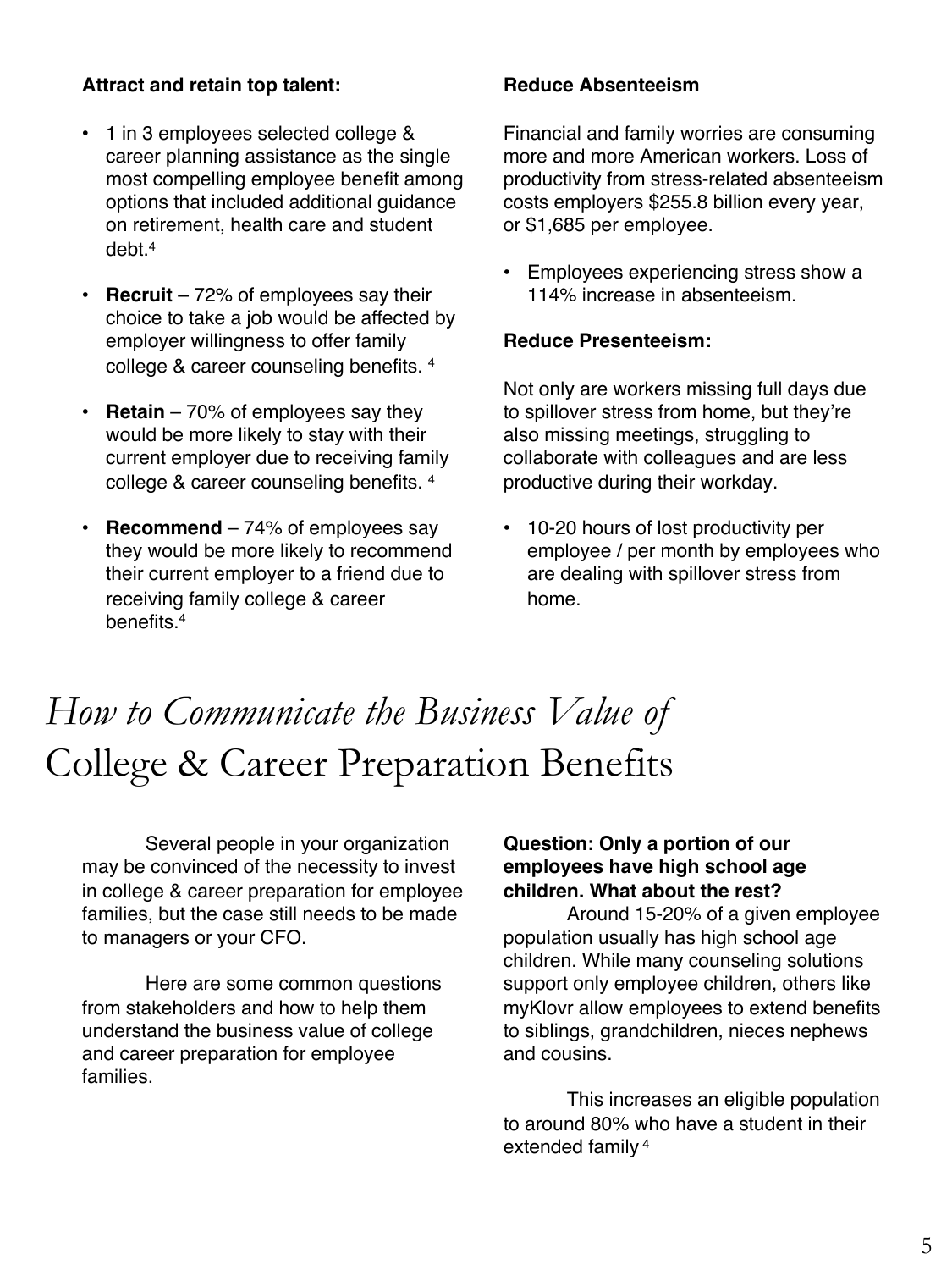#### **Question: But our employees aren't asking for a college & career counseling benefit for their family. Why should we provide one anyway?**

Simply put, they likely don't know that help is an option. When given the chance, 1 in 3 employees selected college & career counseling as the single most compelling employee benefit among options that included additional guidance on retirement, health care and student debt.

Sending a student to college or helping them start their career after high school is the largest financial decision a family takes on apart from purchasing their first home. It is a decision with ramifications throughout life for both the student and their family. Schools are sorely under resourced, the application process is opaque, practices by lenders and schools can be predatory, and families lack the knowledge to navigate this landscape successfully.

Your employees need all the help they can get to make smart decisions for their family's future.

#### **Question: Can't families just do it on their own?**

A decision of this magnitude deserves expert input.

Around 40% of students applying to college are the first in their families to do so. They often face challenges navigating an unfamiliar admissions process. Even for parents with a degree, their children face an admissions process and social climate much different than the one they went through decades prior.

Wealthy families may be able to hire Personal College Counselors but their price tag – which can be upwards of \$10,000 per child – put them far out of reach for the average family.

Setting out on your own can lead to information overload. Different websites offer conflicting advice. You never know which 'expert' you can trust. Family or friends may mean well, but few are qualified to give real advice.

Moreover, deep inequities based on wealth and race contribute to lack of access to adequate guidance and information on college and career readiness for many families.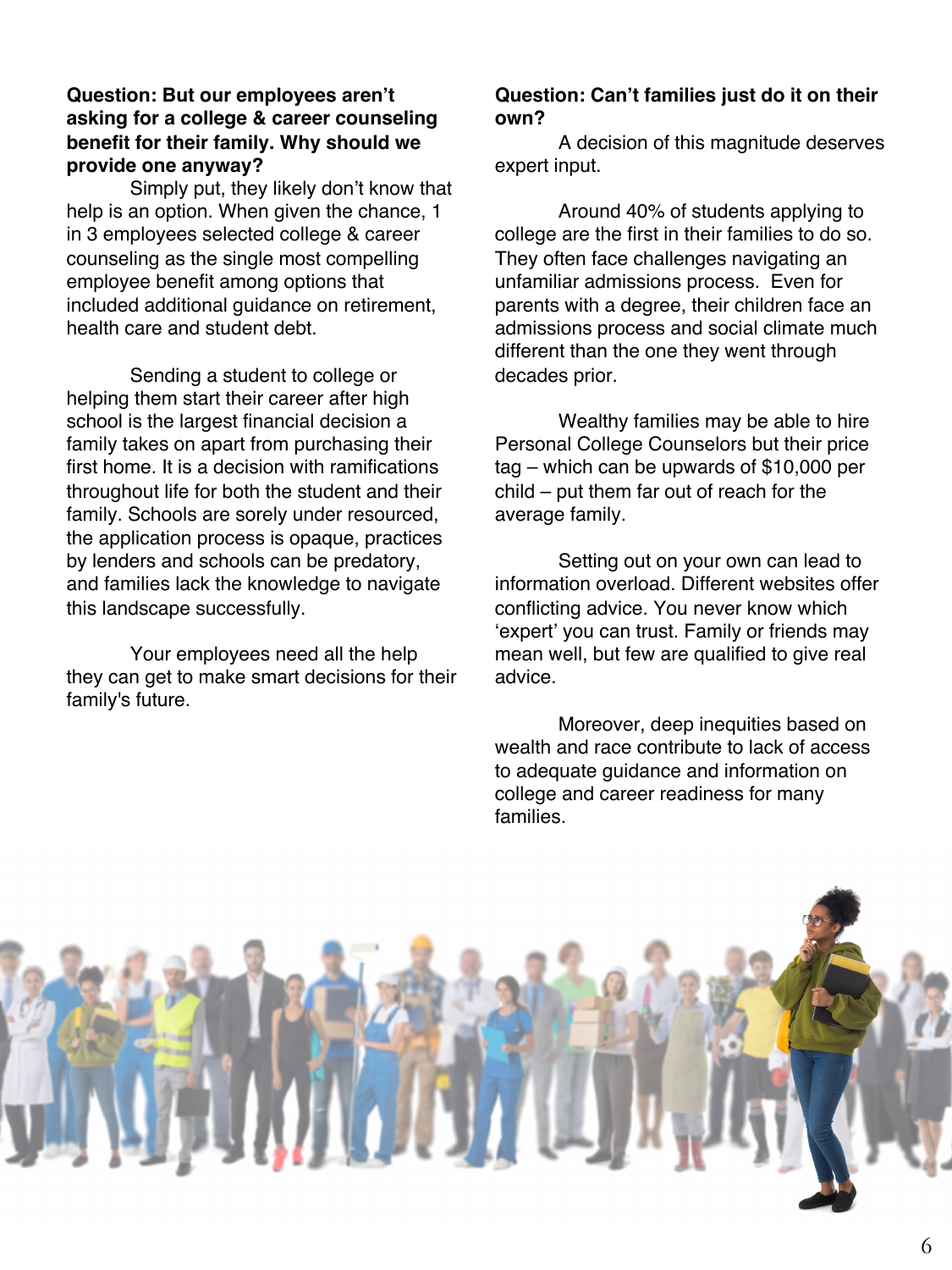### *What to Consider in Your* College & Career Counseling Solution

When it's clear that offering college and career counseling to employee families is not only a worthy endeavor but also makes good business sense, here's what to look for in a solution:

#### **Look for a solution that has flexibility to serve the largest employee population.**

Helping plan for a student's future is an affair for the whole family – not the children of employees. This can be especially true for close-knit immigrant families, and those looking to send a family member to college for the first time.

It can be common for siblings, aunts, uncles, grandparents, and cousins and more to chip in a and support a decision. An employee should be able to share their benefits with extended family accordingly.

#### **Avoid a one-size-fits-all solution that steers everyone to a 4-year degree.**

While a 4-year degree from a university is an excellent option for many students, there are many roads to personal success and financial stability.

Look for a college & career counseling solution that covers ALL option including 2-year colleges, vocational programs, career and technical certifications as well as the option to enter the workforce after graduation.

#### **Pay close attention to counselor qualifications.**

The value of counseling is predicated on the qualifications of the experts delivering the advice. Look for a solution that highlights their qualifications and background.

Ensure that all users will receive advice from qualified experts with relevant experience (not just those who pay more).

#### **Support anywhere, anytime, free of hourly caps or limitations.**

Seek a solution that meets your employees where they are, on their terms. Look for companies that offer students longterm engagements and preparation throughout high school vs. last mile solutions.

Try to avoid services where employees must make appointments or worry about burning hours with questions.

#### **Be wary of loan brokers disguised as counseling solutions.**

Ensure that a company is independent and unbiased. That they do not represent any financial firms or products or benefit in any way from decisions made by your family.

#### **Look for a meaningful level of engagement and impact.**

Programs where families can talk to a counselor one or two times may make good window dressing but are unlikely to make the impact you were hoping for. Look for solutions that have multiple touchpoints with both students and parents throughout the entire time they are in high school.